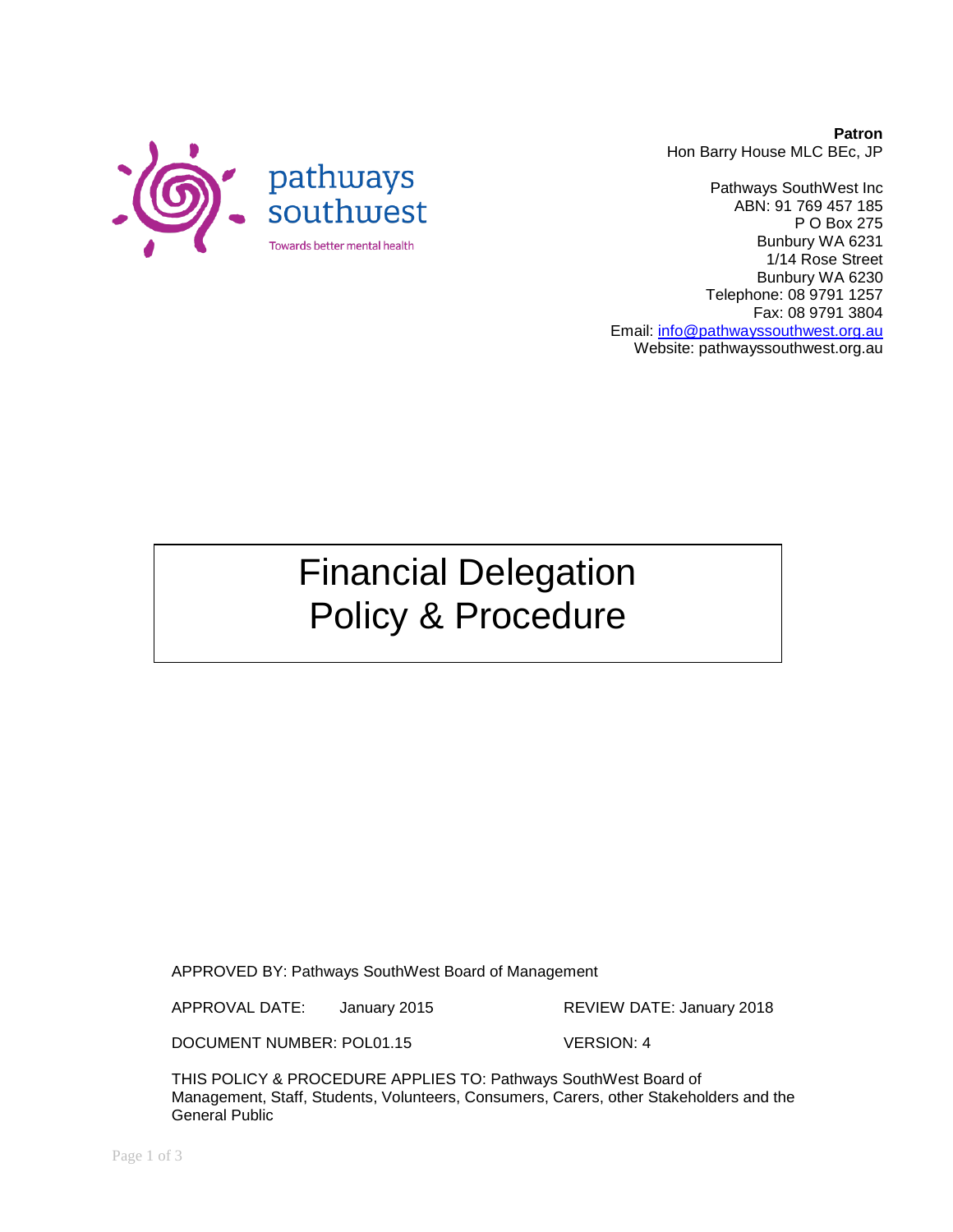## **Financial Delegation Policy & Procedure**

## **Policy**

This policy outlines the delegations of financial authority on behalf of Pathways SouthWest Inc (Pathways).

## **Procedure**

All expenditure incurred by Pathways must be for Pathways purposes and must comply with organisational policies. Delegates have authority to commit the funds of the Pathways within the budget approved by the Board of Management (BOM).

The financial delegations contained in this document are applicable to a position and not to an individual person(s). When applying financial delegations, at any one point in time the authorising or delegated officer shall refer to the individual that is currently incumbent within the nominated role.

Financial responsibilities, either of the BOM or a delegated authority, apply to all funds received by Pathways.

If any conflict of interest occurs this must be declared in accordance with the Code of Conduct. Hence, no delegation should be exercised, either directly or indirectly, in any tangible benefit to the delegate.

The BOM is the approving authority for financial delegations within Pathways. The BOM has sole responsibility for the authorisation of all contracts and leases on behalf of the organisation.

The BOM delegates all financial expenditure within budgetary constraints to the CEO.

Any purchases or requisitions made outside of budgetary constraints must have prior approval and ratification from the BOM.

The Chief Executive Officer:

- in conjunction with the BOM, is responsible for coordination, amendment and review of all financial delegations and for the administration of financial delegations
- shall act in an advisory role for Pathways staff with regard to the administration and application of financial delegations.